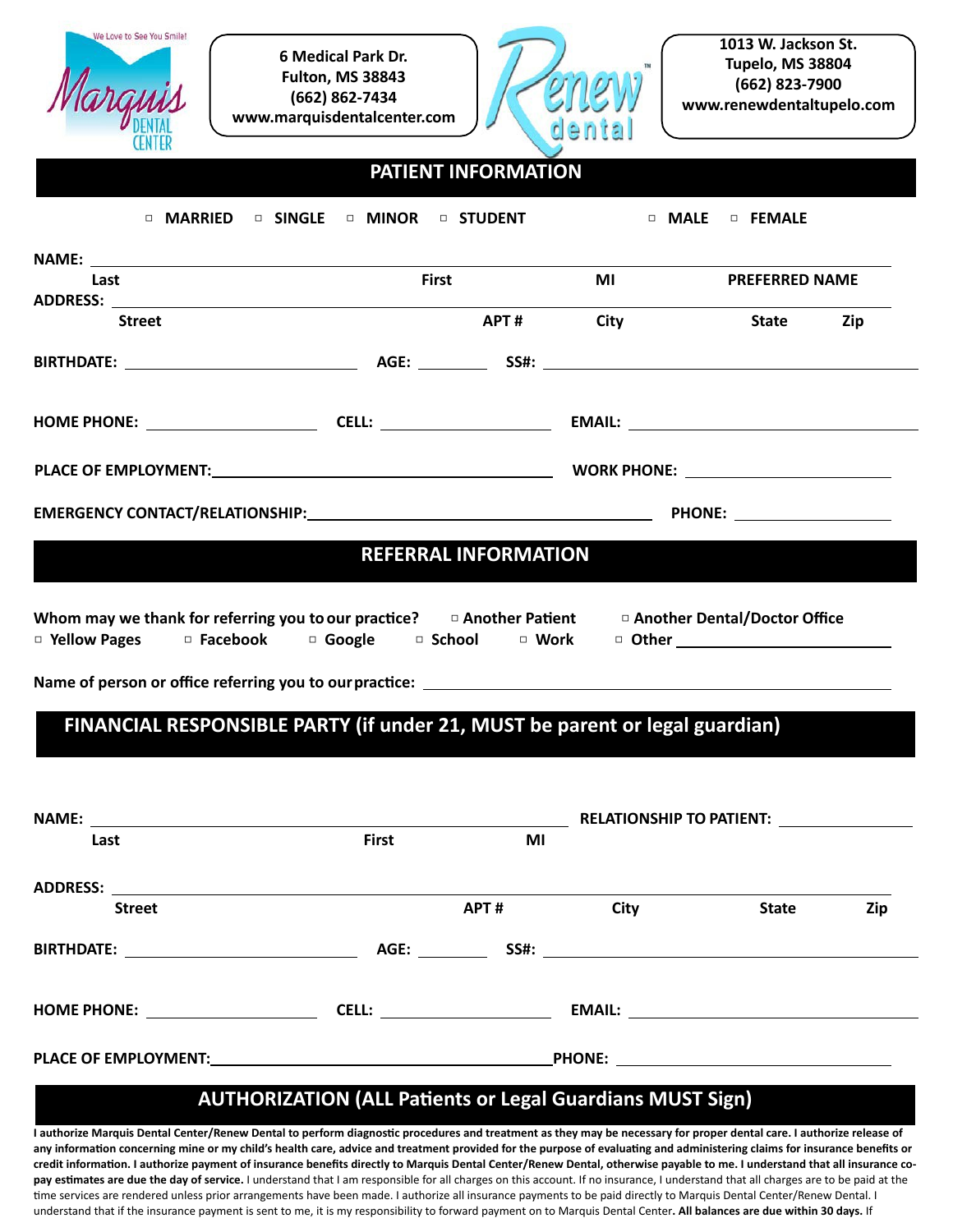payment in full or payment arrangements are not made, I understand that my account could go to an outside collection agency on any account over 90 days old. Finance charges will incur on any account over 60 days old in the amount of 12% annually (1% monthly). If turned over for collections, I understand that my account will be assessed collection and attorney fees in the amount of up to 45%. I understand that my account will be charged a \$40 fee for any returned check due to NSF funds or closed **accounts.**

 **PATIENT OR LEGAL GUARDIAN\_\_\_\_\_\_\_\_\_\_\_\_\_\_\_\_\_\_\_\_\_\_\_\_\_\_\_\_\_\_\_\_\_\_\_\_\_\_\_\_\_\_\_\_\_\_\_\_\_\_\_\_\_ DATE \_\_\_\_\_\_\_\_\_\_\_\_\_\_\_\_\_\_\_\_**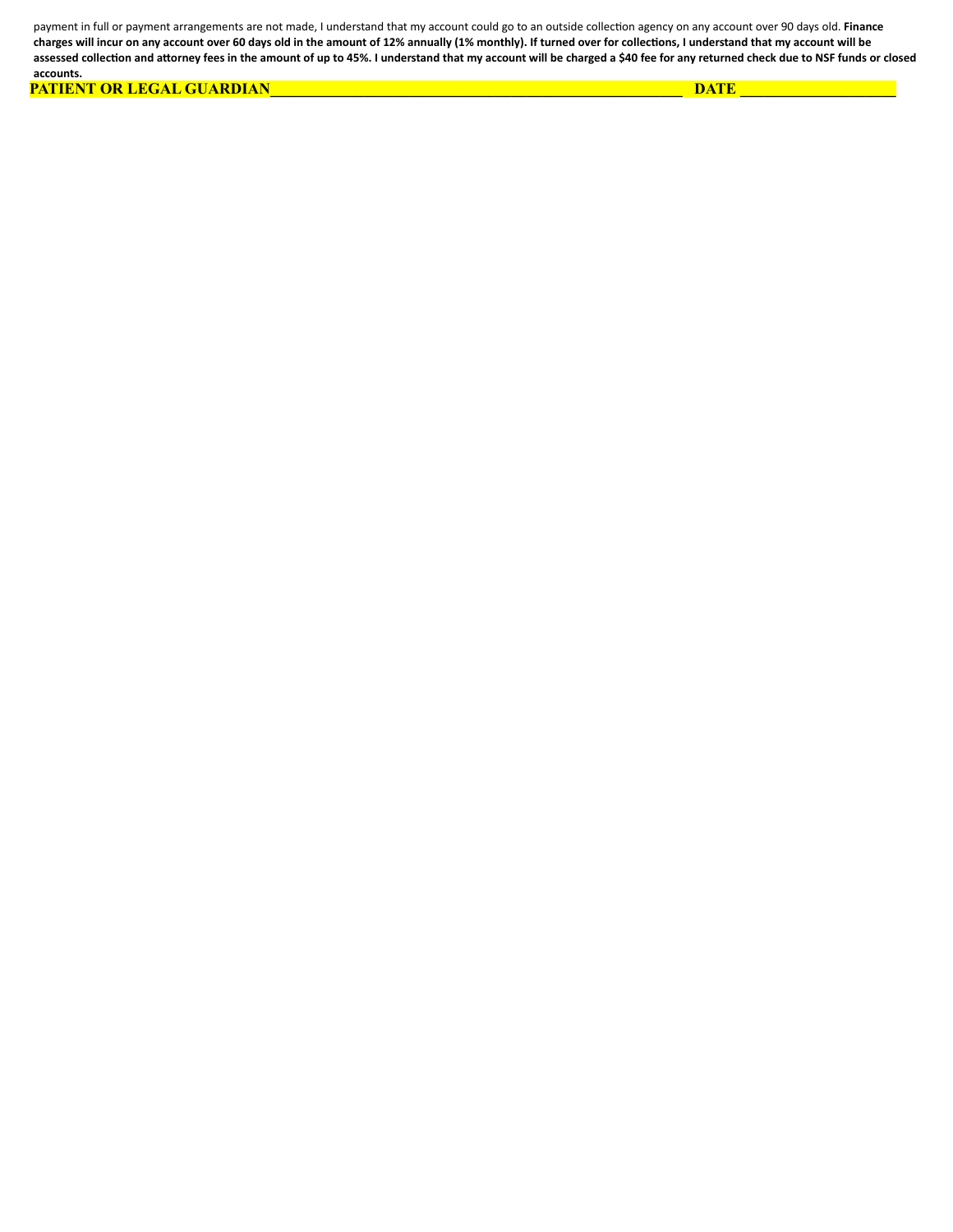## **MEDICAL HISTORY**

#### **NAME OF PRIMARY CARE PHYSICIAN?**

| Have you ever been hospitalized or had a major operation?<br>EXPLAIN: EXPLAIN                 |                        |                |                | <b>YES</b>                   | <b>NO</b> |
|-----------------------------------------------------------------------------------------------|------------------------|----------------|----------------|------------------------------|-----------|
| Are you <b>ALLERGIC</b> to any medications or substances?<br>Please list if not listed below: |                        |                |                | <b>YES</b>                   | NO.       |
| $\Box$ Aspirin                                                                                | □ Penicillin □ Codeine | $\Box$ Acrylic | $\Box$ Metal   | □ Latex Rubber               | □ Other   |
| WOMEN: $\Box$ Pregnant/Trying to Get Pregnant                                                 |                        |                | $\Box$ Nursing | □ Taking Oral Contraceptives |           |

\*\*If you answered yes to any of the starred questions, please call prior to your appointment.PREMEDICATION may be required\*\*

|                            | <b>YES</b> | <b>NO</b> |                             | <b>YES</b> | <b>NO</b> |                               | <b>YES</b> | <b>NO</b> |
|----------------------------|------------|-----------|-----------------------------|------------|-----------|-------------------------------|------------|-----------|
| <b>Heart Disease</b>       | $\Box$     | $\Box$    | <b>Diabetes</b>             | $\Box$     | $\Box$    | <b>AIDS/HIV Positive</b>      | $\Box$     | $\Box$    |
| Heart Murmur*              | $\Box$     | $\Box$    | <b>Cold Sores</b>           | $\Box$     | $\Box$    | Hypoglycemia                  | $\Box$     | $\Box$    |
| Drug Addiction             | $\Box$     | $\Box$    | <b>Angina/Chest Pains</b>   | $\Box$     | $\Box$    | Lung Disease                  | $\Box$     | $\Box$    |
| <b>Liver Disease</b>       | $\Box$     | $\Box$    | <b>Heart Attack/Failure</b> | $\Box$     | $\Box$    | <b>Breathing Problems</b>     | $\Box$     | $\Box$    |
| Hepatitis A/B/C            | $\Box$     | $\Box$    | Herpes                      | $\Box$     | $\Box$    | Mitral Valve Prolapse* $\Box$ |            | $\Box$    |
| <b>Stroke</b>              | $\Box$     | $\Box$    | <b>Scarlet Fever</b>        | $\Box$     | $\Box$    | <b>Hay Fever</b>              | $\Box$     | $\Box$    |
| Convulsions                | $\Box$     | $\Box$    | Rheumatic Fever*            | $\Box$     | $\Box$    | Artificial Heart Valve* □     |            | $\Box$    |
| <b>Sinus Trouble</b>       | $\Box$     | $\Box$    | <b>Kidney Problems</b>      | $\Box$     | $\Box$    | <b>Renal Dialysis</b>         | $\Box$     | $\Box$    |
| Epilepsy/Seizures          | $\Box$     | $\Box$    | Pacemaker                   | $\Box$     | $\Box$    | Heart Surgery*                | $\Box$     | $\Box$    |
| Anemia                     | $\Box$     | $\Box$    | Emphysema                   | $\Box$     | $\Box$    | <b>Stomach Disease</b>        | $\Box$     | $\Box$    |
| <b>Ulcers</b>              | $\Box$     | $\Box$    | Glaucoma                    | $\Box$     | $\Box$    | <b>Alzheimer's Disease</b>    | $\Box$     | $\Box$    |
| <b>High Blood Pressure</b> | $\Box$     | $\Box$    | Tuberculosis                | $\Box$     | $\Box$    | Thyroid                       | $\Box$     | $\Box$    |
| Pain in Jaw Joint          | $\Box$     | $\Box$    | Artificial Joints*          | $\Box$     | $\Box$    | Tumors/Growths                | $\Box$     | $\Box$    |
| Allergies (Pollen/Dust)    | $\Box$     | $\Box$    | Cancer                      | $\Box$     | $\Box$    | Chemotherapy                  | $\Box$     | $\Box$    |
| <b>Steroid Therapy</b>     | $\Box$     | $\Box$    | Organ Transplant*           | $\Box$     | $\Box$    | Nervousness                   | $\Box$     | $\Box$    |
| Asthma                     | $\Box$     | $\Box$    | Radiation                   | $\Box$     | $\Box$    | Arthritis/Gout                | $\Box$     | $\Box$    |
| Rheumatism                 | $\Box$     | $\Box$    | <b>Psychiatric Care</b>     | $\Box$     | $\Box$    | Fainting/Dizziness            | $\Box$     | $\Box$    |
| <b>Excessive Bleeding</b>  | $\Box$     | $\Box$    | Sleep Apnea                 | $\Box$     | $\Box$    | Other<br>$\Box$               | $\Box$     |           |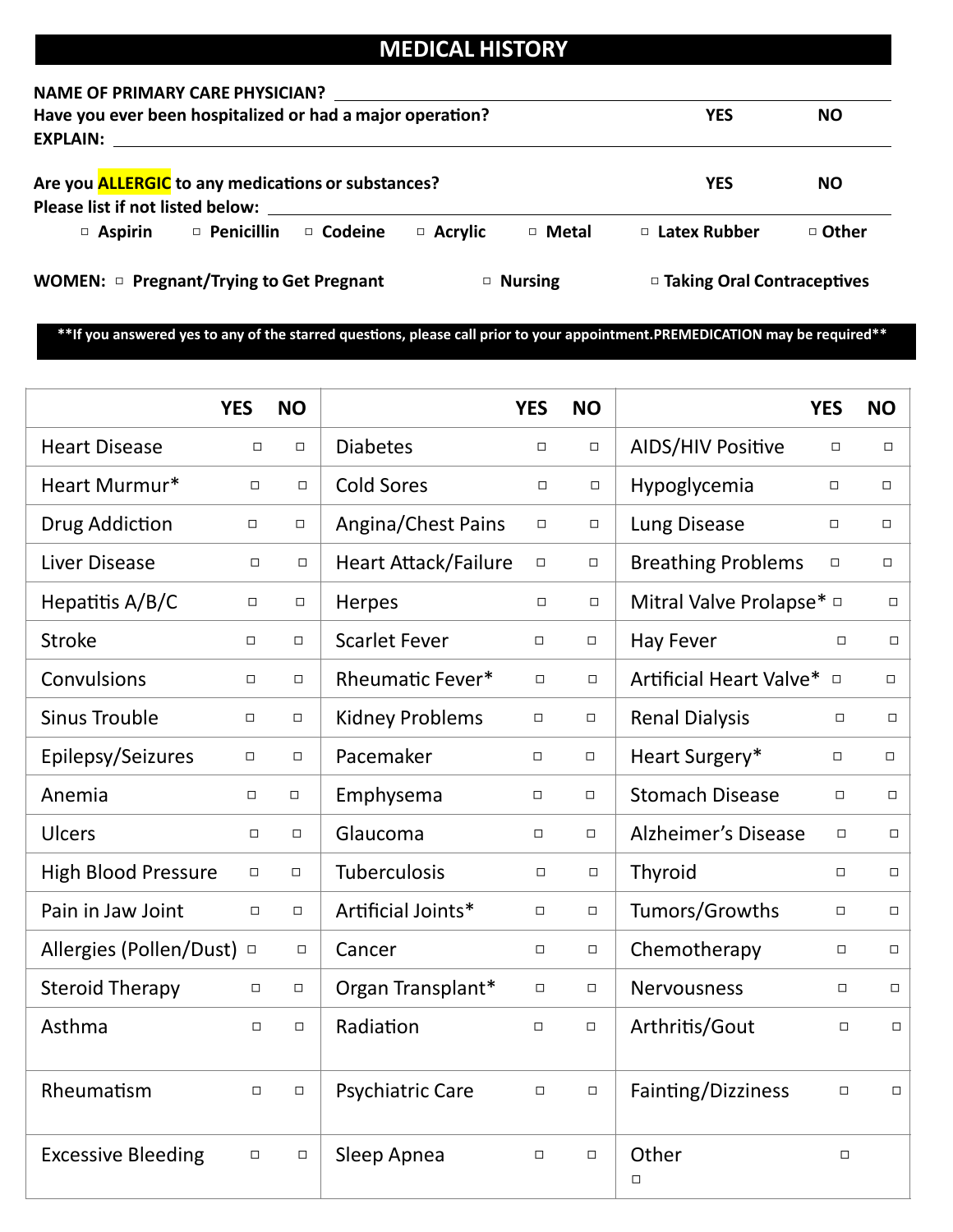| Have you ever had any illnesses not checked above?                                                               | <b>YES</b> | <b>NO</b>   |
|------------------------------------------------------------------------------------------------------------------|------------|-------------|
|                                                                                                                  |            |             |
| Do you smoke? YES ________ NO _______ How many packs per day? ____________                                       |            |             |
| Do you use any other form of tobacco? YES NO                                                                     |            | What kind?  |
| Number of sodas or sweet drinks per day? ______________                                                          |            |             |
| To the best of my knowledge, all of the preceding answers are correct. If I have any changes in my health status |            |             |
| or if my medicines change, I shall inform Marquis Dental Center/Renew Dental.                                    |            |             |
| PATIENT OR LEGAL GUARDIAN (IF PATIENT IS UNDER 21) SIGNATURE                                                     |            | <b>DATE</b> |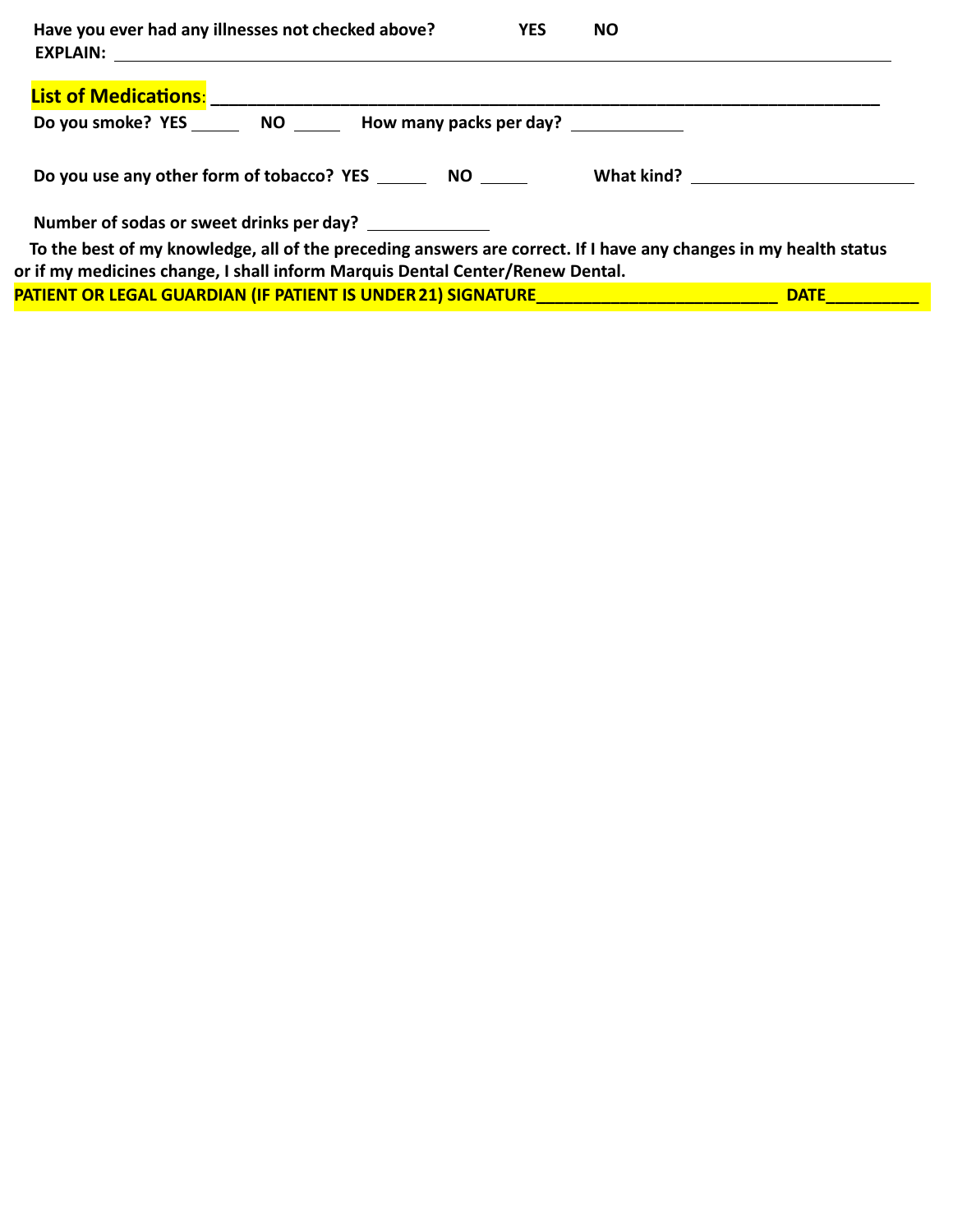# **DENTAL HISTORY**

| Name of previous dentist:                     |  |
|-----------------------------------------------|--|
| Date of last dental visit:                    |  |
| How long since last cleaning? __              |  |
| Reason for changing dentist:                  |  |
| Describe your current dental problem: _______ |  |
| <b>APPREHENSION</b>                           |  |
|                                               |  |

| Do you experience fear of having dental treatment performed? | YES        | <b>NO</b> |
|--------------------------------------------------------------|------------|-----------|
| Have you had an unpleasant dental experience?                | <b>YES</b> | N.<br>O   |
| Do you dread the numbing after effects?                      | <b>YES</b> | N.        |
| Do you feel you need any help overcoming fear?               | <b>YES</b> | N.        |

# **TEETH PROBLEMS**

| Are your teeth sensitive to hot, cold, sweets or pressure? | <b>YES</b> | N  |
|------------------------------------------------------------|------------|----|
| Does food wedge between certain teeth?                     | <b>YES</b> | N  |
| Do you have areas that are hard to floss?                  | <b>YES</b> | N. |

# **GUM PROBLEMS**

| Do your gums ever bleed when you brush or floss?     | <b>YES</b> | N  |
|------------------------------------------------------|------------|----|
| Have your gums receded from your teeth?              | <b>YES</b> | N. |
| Do you have bad breath or a bad taste in your mouth? | YFS        | N. |

# **HEADACHES/FACIAL PAIN**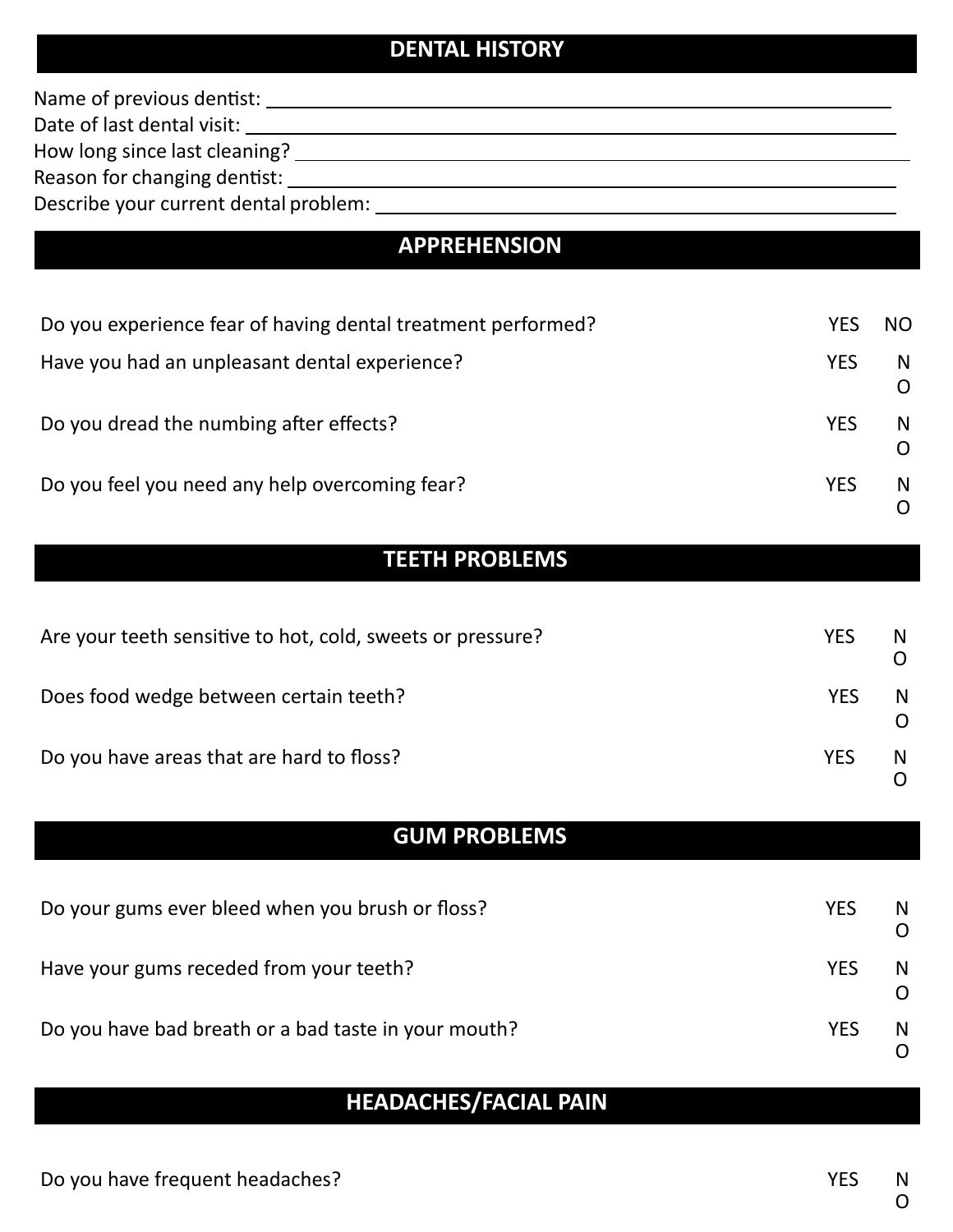| Do you experience popping or clicking upon opening or closing?          | YFS |  |
|-------------------------------------------------------------------------|-----|--|
| Do you experience facial muscle pain while chewing or when you wake up? | YES |  |

# **YOUR SMILE**

| Do you think you have a pretty smile?                                        | <b>YES</b> | N<br>O    |
|------------------------------------------------------------------------------|------------|-----------|
| Are your teeth crooked?                                                      | <b>YES</b> | N<br>O    |
| If so, does this bother you?                                                 | <b>YES</b> | N<br>O    |
| Have you had any cosmetic dentistry?                                         | <b>YES</b> | NO.       |
| Would you like to have whiter teeth?                                         | <b>YES</b> | N<br>O    |
| Do you have any fillings or blemishes on your teeth that make them look bad? | <b>YES</b> | <b>NO</b> |
| PLEASE LIST ANY CONCERNS THAT YOU WOULD LIKE TO DISCUSS:                     |            |           |

**X Patient Signature (Legal Guardian if under 21)** Date